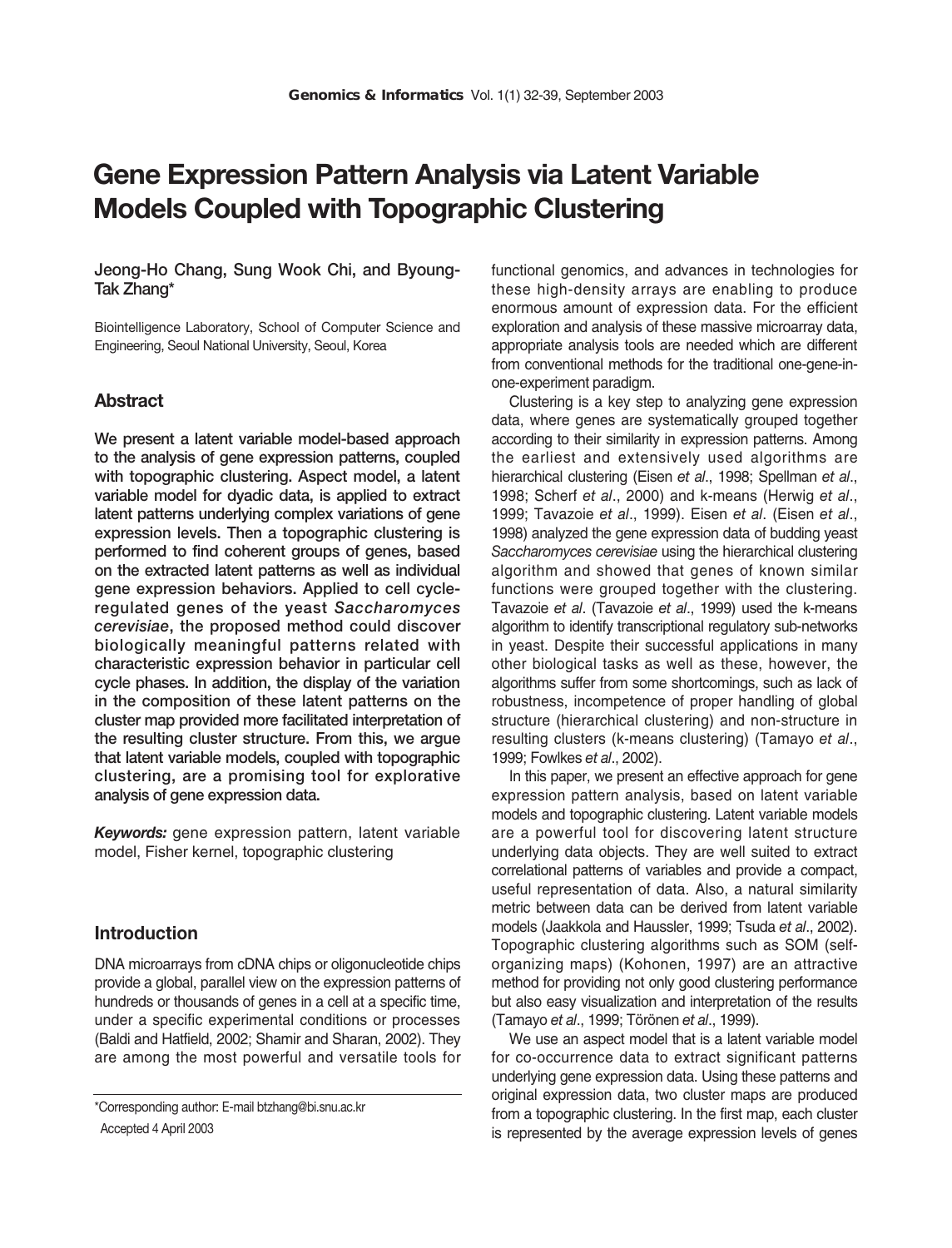

**Fig. 1.** The overall procedure for gene expression profiling based on latent variable models coupled with topographic clustering.

in the cluster. The second map summarizes the clusters in terms of its characteristics in convex combinations of latent patterns.

We applied our method to the expression data of cell cycleregulated genes of the yeast *Saccharomyces cerevisiae*. Our results show that the latent patterns discovered by the aspect model are well reflecting the characteristic expression behaviors across various cell cycle phases. Two independent cluster maps provided by topographic clustering are shown to be useful in their ability to provide an intuitive, integrated understanding of complex variations of hundreds of genes during the progress of cell cycle.

## **Materials and Methods**

Our approach to gene expression analysis consists of three steps: (1) identification of meaningful patterns inherent in gene expression data using a latent variable model; (2) construction of a similarity matrix containing similarity values of all gene pairs; (3) clustering of genes based on the similarity matrix and a topographic clustering algorithm. Fig. 1 summarizes the overall procedure of our approach to gene expression data analysis.

#### **Latent pattern analysis based on aspect model**

As the first step to the analysis of gene expression data, we use an aspect model (Hofmann, 2001) which is a latent variable model for co-occurrence data. Latent variable models are a powerful approach to probabilistic modeling where a set of observed variables are supplemented with additional latent variables (Bishop, 1999). Besides their efficiency for density estimation, the latent variable models are very useful in discovering latent structure underlying a set of data.

Let *D* be an  $N \times M$  matrix where *M* is the number of data and *N* is the number of attributes and each element is indexed by  $(a_i, x_i)$ ,  $(1 \le i \le M, 1 \le j \le N)$ . In the aspect model, the joint probability of  $P(a_i, x_i)$  is decomposed by introducing a latent class variable *z*∈*Z*={*z1, z2,* …*, zk*},

$$
P(a_j, x_i) = P(x_i)P(a_j | x_i)
$$
  
=  $P(x_i) \sum_{k=1}^{K} P(a_j | z_k)P(z_k | x_i).$  (1)

This indicates that the conditional probability or sample specific attribute distribution  $P(a_j | x_i)$  is approximated by a convex combination of *K* aspects  $P(a_j | z_k)$ . The goal of the modeling by the aspect model is to estimate class-specific attribute distribution  $P(a_i \mid z_k)$  and data specific class distribution  $P(z_k | x_i)$  from data set.

Formally, the aspect model is learned by maximizing the log data-likelihood *L*=log *p*(*D*):

$$
L = \sum_{i=1}^{M} \sum_{j=1}^{N} r(a_j, x_i) \log P(a_j, x_i),
$$
 (2)

where *r*(*aj, xi*) is the value of *aj* in the data *xi*. The Expectation-Maximization (EM) algorithm (Dempster *et al*., 1977) is used to estimate the parameters maximizing *L*. In the E-step, the posterior probabilities  $P(z_k | a_i, x_i)$  are computed and in the M-step, the parameters  $P(a_i | z_k)$  and  $P(z_k | x_i)$  are estimated. These two steps are iteratively alternated until convergence.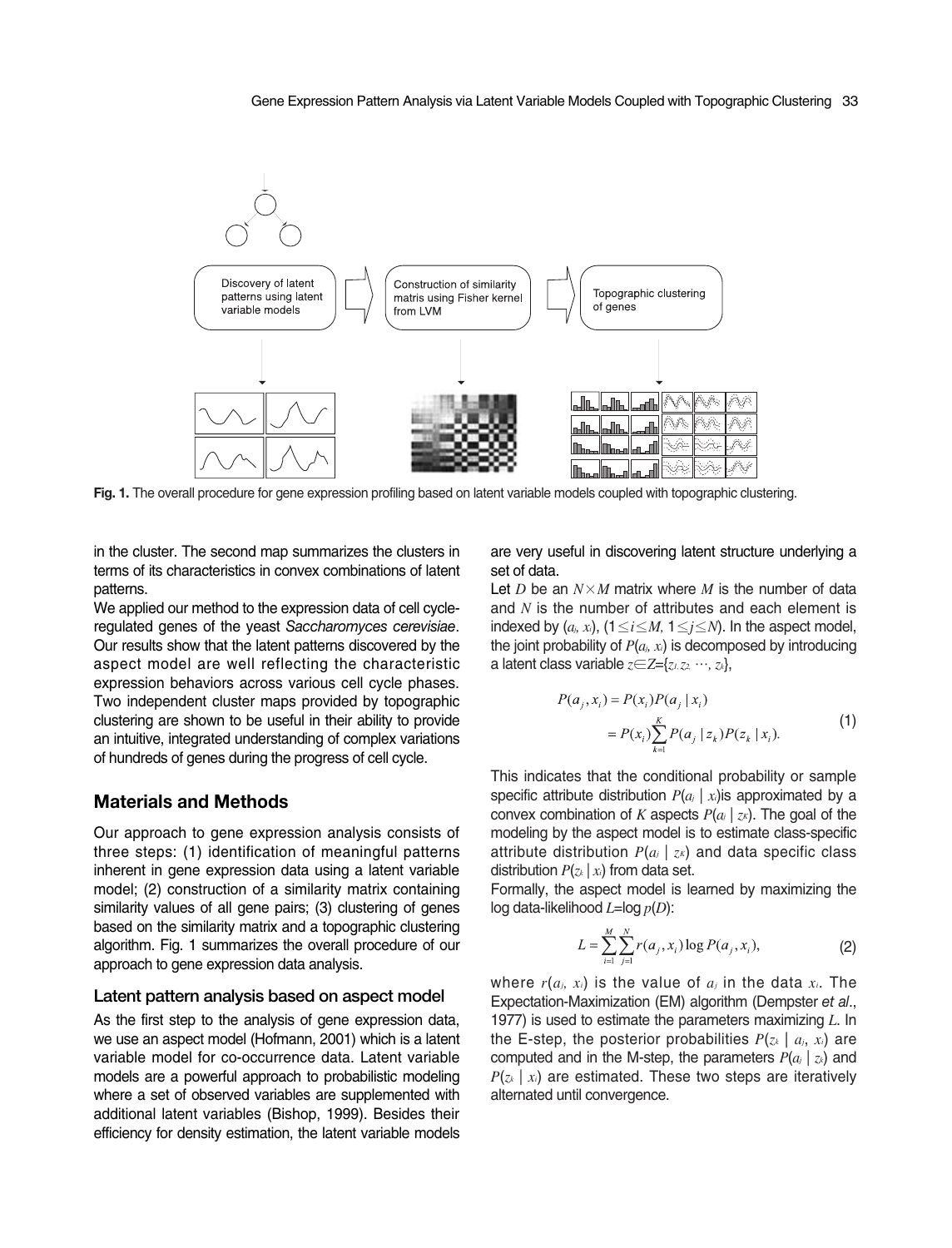#### **Estimating similarity by the fisher kernel**

One of the most important things in clustering algorithms is how to define (dis)similarity measure between data, and the choice is quite subjective. In kernel methods like support vector machines (Cristianini and Shawe-Taylor, 2000; Schölkopf and Smola, 2001), this corresponds to selecting an appropriate *kernel function*.

Given two data vectors  $x_i$  and  $x_j$  in the input space  $X$ , a valid kernel function  $k(x_i, x_j)$  can be represented as the inner product between two feature vectors in a (high dimensional) feature space *F*, that is,

$$
k(\mathbf{x}_i, \mathbf{x}_j) = \langle \phi(\mathbf{x}_i), \phi(\mathbf{x}_j) \rangle,
$$
 (3)

where  $\phi$  is a fixed mapping from *X* to *F*, that is,  $\phi : X \rightarrow F$ . The mapping  $\phi$  can be viewed as a preprocessing step to draw out meaningful features from data, and the technique of kernel function provides an efficient way of inner-product calculation in the feature space *F* (Cristianini and Shawe-Taylor, 2000; Graepel *et al*., 1998).

In this paper, we utilize the kernel function presented in (Hofmann, 2000), where an intrinsic kernel, named the *Fisher kernel*, was derived from the aspect model. The Fisher kernel (Jaakkola and Haussler, 1999) is an approach to constructing kernels from generative probabilistic models and defines the similarity between data based on information-geometric principles using the gradient space of the generative model.

Let  $l(x_i)$  be the expected log-probability of a sample  $x_i$ under the aspect model parameterized by  $\theta = \{\theta_1, \theta_2\}$  where  $\theta_1 = \{P(z_k) \text{ and } \theta_2 = \{P(a_i | z_k)\}\$ . The kernel is derived by computing the Fisher scores ∇θ*l (xi)* and the Fisher information matrix  $I(\theta)=E\{\nabla_{\theta}l(x)\nabla_{\theta}l^T(x)\}$ . With the squareroot transformation of parameters  $\theta = {\theta_1, \theta_2}$  and the approximation of  $I(\theta)$  as the identity matrix (Hofmann, 2000), the kernel from the aspect model is given by

$$
k(xi, xj) = \nabla_0^T l(x_i) I(\theta)^{-1} \nabla_0 l(x_j)
$$
  
\n
$$
\approx k_1(x_i, x_j) + k_2(x_i, x_j),
$$
\n(4)

where

$$
k_1(x_i, x_j) = \nabla_{\theta_1}^T l(x_i) \nabla_{\theta_1} l(x_j)
$$
  
= 
$$
\sum_k \frac{P(z_k | x_i) P(z_k | x_j)}{P(z_k)},
$$
 (5)

$$
k_2(x_i, x_j) = \nabla_{\theta_2}^T l(x_i) \nabla_{\theta_2} l(x_j)
$$
\n
$$
= \sum \widetilde{P}(a_i | x_i) \widetilde{P}(a_i | x_j) \sum \frac{P(z_k | a_i, x_i) P(z_k | a_i, x_j)}{P(z_k | a_i, x_j)}.
$$
\n(6)

$$
= \sum_{i} \widetilde{P}(a_i \mid x_i) \widetilde{P}(a_i \mid x_j) \sum_{k} \frac{1 \left(\frac{2}{k} \mid a_i, x_i \right) \prod_{i} \left(\frac{2}{k} \mid a_i, x_j \right)}{P(a_i \mid z_k)}
$$

Here,  $\tilde{p}(a, x)$  in the Equation (6) is an empirical distribution estimated by  $r(a_i, x_i) / \sum_{m} r(a_m, x_i)$ . Eventually, this similarity metric is the linear summation of  $k_1$  and  $k_2$  with equal weights:  $k_1(x_i, x_j)$  is the similarity in the representation on the latent space.  $k_2(x_i, x_j)$  calculates the inner product of the original two data *xi* and *xj*, where products of the corresponding attributes are weighted by the degree of overlap of respective posterior probabilities (the second line in Equation (6)) (Hofmann, 2000).

# **Clustering by kernel-based soft topographic mapping**

The kernel-based soft topographic mapping (STMK) (Graepel *et al*. 1998) is a topographic clustering algorithm based on kernel-based distance measures and principles from statistical physics. It can provide not only a stable and good clustering algorithm, but also a topographic map of the clustered data. By using a specific kernel function and the kernel trick, the algorithm can also perform clustering efficiently in a feature space related to the original data space in a nonlinear way, compared to the basic SOM.

In the SMTK, clustering is defined in terms of an optimization problem. The cost function E to be optimized is given as

$$
E = \sum_{i=1}^{M} \sum_{j=1}^{C} m_{ij} e_{ij}
$$
 (7)

where *M* is the number of data and *C* is the number of clusters. The binary variable *mij* indicates whether the *i*th sample belongs to the *j*th cluster, and *eij* is the error occurred by assigning the *i*th sample to the *j*th cluster. Given a mapping  $\phi$  from input space *X* to a feature space *F* as explained above, the partial assignment cost *eij* is defined as

$$
e_{ij} = \frac{1}{2} \sum_{l=1}^{C} h_{jl} ||\phi(\mathbf{x}_i) - \mathbf{c}_l||^2, \qquad \sum_{l=1}^{C} h_{jl} = 1 \qquad (\forall j), \qquad (8)
$$

where  $\phi(x_i)$  and  $c_i$  are a sample and a cluster center in a feature space  $F$ , respectively.  $h_{ij}$  is a neighborhood function between *j*th and *l*th clusters, and determines the coupling between the two clusters as in SOM.

The STMK algorithm provides an efficient procedure to find a good solution to the minimization of the cost function in Equation (7), based on deterministic annealing (Rose *et al*., 1990) and the EM algorithm. Starting with a random initialization of *eij* for all data and clusters, the algorithm iteratively updates the parameters using the EM algorithm with some temperature-annealing schedule. In the E-step, expectation values of *mij*, the probability that the *i*th sample is assigned to the *j*th cluster, is estimated for each pair of data and clusters. Then all the parameters related with the calculation of cluster centers in a feature space *F* are updated in the M-step.

#### **Dataset**

We applied our method to the yeast *Saccharomyces*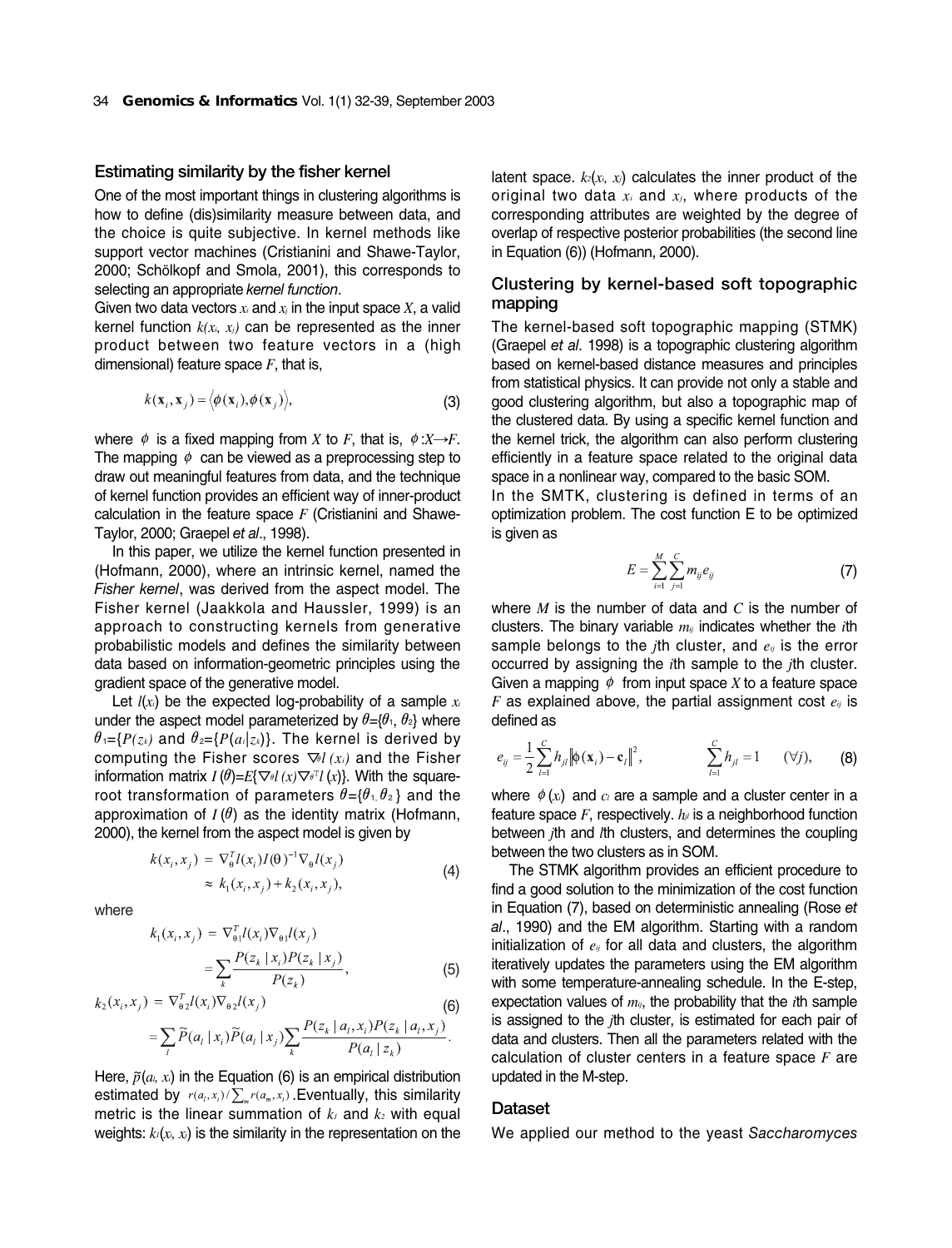

**Fig. 2.** The six inherent patterns for the yeast cell cycle data, extracted by an aspect model with K=6. Each pattern is characterized by its conditional distribution  $P(a_j | z_k) / \sum_{j=1}^k P(a_j | z_k)$  Among the 73 conditions, patterns over 18 time points from  $\alpha$  factor-based synchronization are shown. For a clear presentation, patterns were reordered in ascending order according to their first time point of the peak expression, and probability values were rescaled. The peak time indices are (2, 11), (2, 11), (4, 12), (5, 13), (7, 15), and (9, 17), from pattern 1 to pattern 6.

*cerevisiae* cell cycle data (Spellman *et al*., 1998). This dataset (available at *http://cellcycle-www.stanford.edu*) contains the time series of relative expression measurements of more than 6,000 genes from cell cultures synchronized by three independent methods. In the first set, the  $\alpha$  mating factor pheromone was used to arrest cells in G1 and samples were taken in every 7 minutes throughout 140 minutes. In the second set, centrifugal elutriation was used to collect small G1 cells in every 30 minutes during 6.5 hours. In the third, cdc15 temperaturesensitive mutant was used to arrest cells in late mitosis and samples were taken in every 10 minutes during 300 minutes. Additionally, samples from arrest of a cdc28 temperature-sensitive mutant (Cho *et al*., 1998) were included in the dataset. The analysis of these data sets enables researchers to identify cycles or waves of expressions that are meaningful in biological processes.

Spellman and his colleagues (Spellman, 1998) have identified 800 genes whose expressions are *cell cycleregulated* using their periodicity and correlation analysis methods. Among the 800 yeast genes, we selected 700 genes with at most 4 missing entries over 73 conditions: 18 time points over  $\alpha$  arrest, 24 over cdc15 arrest, 17 over cdc28 arrest, and 14 over elutriation. For each gene, the missing values were filled by the average values of the either side of the time points, assuming the smooth variation of gene expression levels during the cell cycle. Finally, the dataset is represented by a  $73\times700$  matrix where each gene is represented by a column vector containing 73 attributes of gene expression levels.

## **Results**

Initially, we applied the aspect model to extract latent patterns inherent in the gene expression variation during the progress of cell cycle. In the aspect model, observed values are assumed to be count-valued. Prior to the analysis, therefore, all the expression values  $v_{ji}$  (1 $\leq i \leq j$ 700,  $1 \leq i \leq 73$ ) were first transformed to positive integer values by  $r(a_i, a_i) = [100 \times (1/(1+exp(-v_{ii})))]$ <sup>n</sup>.

The yeast cell cycle data was analyzed with varying number of latent factors  $z=[z_1, z_2, \dots, z_k]$ , from  $K=5$  to  $K=10$ . The result with *K*=6 is shown in Fig. 2, where the expression patterns are plotted across the 18 time points from the  $\alpha$ -factor experiments. It can be seen that different periodicities of gene expression are captured in the six patterns. Compared with the cell cycle phase described in (Spellman *et al*., 1998), these patterns relatively well reflect peak expression behaviors in respective cell cycle phases: M/G1-phase (patterns 1 and 2), G1-phase (pattern 3), G1/S-phase (pattern 4), S/G2-phase (pattern 5), and Mphase (pattern 6).

Additionally, we clustered the 700 genes using the learned aspect model in Fig. 2 and the STMK algorithm.

<sup>1</sup> By multiplying a constant 100, we actually consider to the second decimal point of the values (in the range of 0 to 1) obtained by 1/(1+exp(-*vji*)).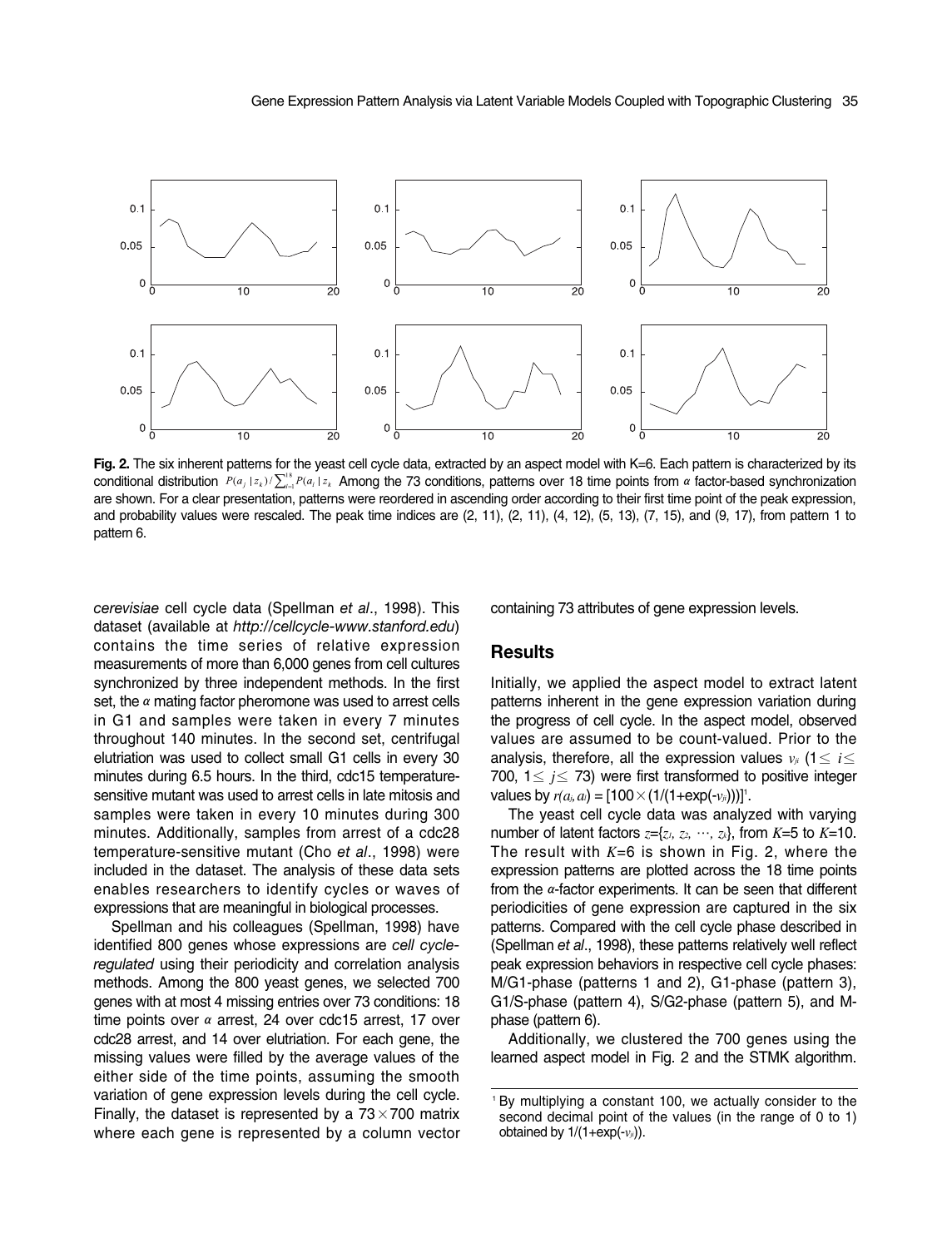

**Fig. 3.** The STMK clustering map of genes from yeast cell cycle data. 700 genes with less than or equal to 4 missing values, among Spellman's 800 putative cell cycle-regulated genes, were clustered into 36 ( $6 \times 6$ ) groups. Expression levels (y-axis) over the 18 time points (x-axis) from the experiment of α-factor synchronization are shown. In each cluster, the solid line is the mean expression values of the genes in the cluster and the dotted line is the standard deviation in expression levels of those.

The kernel function in Equation (4) was used to calculate similarities between two genes. Fig. 3 shows the resulting cluster map with 36 clusters on the  $6\times 6$  grid. Each cluster is represented by the average expression pattern of genes in the cluster. Different periodicities in gene expression are shown across the clusters on the grid and the adjacent clusters have similar patterns.

Cluster structure is also presented in terms of latent patterns (Fig. 4). A gene  $x_i$  is mapped into the latent space produced by the aspect model and is represented by a vector of probabilities,  $y_i = (P(z_1 | x_i), P(z_2, x_i), \cdots P(z_6 | x_i)), \sum_i P(z_i | x_i) = 1$ Then cluster centers  $C_k$  (1 $\leq k \leq$ 36) in the latent space are expressed as linear combinations of *yi* by

$$
\mathbf{c}_{k} = \sum_{i=1}^{700} a_{ik} \mathbf{y}_{i}, \qquad a_{ik} = \frac{\sum_{l=1}^{36} h_{kl} P(x_{i} \in cluster I)}{\sum_{i=1}^{700} \sum_{l=1}^{36} h_{kl} P(x_{j} \in cluster I)},
$$

where *aik* is the contribution of the *i*th sample to the cluster *k*.

The genes in a cluster are now distinguished from those in other clusters by the combination characteristics of the latent patterns. The cluster 1 of the top-left-most, for example, shows the highest probabilities in the pattern 3. The third pattern in Fig. 2 characterizes genes of which the first peaks of their expression are observed at the measurement points around 21 minutes from the start of the  $\alpha$ -factor experiments. This is a typical expression behavior of the genes in the G1 phase group identified in (Spellman *et al*., 1998), and all 45 genes (*CDC45, CLB5, MSH2, MSH6,* etc) in the cluster 1 are found in the G1 phase group. Nearby clusters of cluster 1 in Fig. 4 shows the similar combination patterns, and most of the genes in those clusters are found in the G1 phase group. Similar analysis is possible for clusters 6, 31, 36: patterns 4 and 5 are dominant in cluster 6, patterns 1 and 2 in cluster 31, and pattern 6 in cluster 36. Genes in those clusters are found in the phase groups of which typical expression characteristics are similar to the dominant patterns. 35 genes (*HHF1, HTA1, HTA2, HTB2,* etc) among 39 in the cluster 6, 21 (*ACE2, CLB1, CLB2, MOB1*, etc) genes among 24 in cluster 31, and all 35 genes (*ASH1, CDC46, MFA2, SIC1*, etc) in cluster 36 belong to S phase group, M/G1 phase group, and G2/M phase group, respectively. The constitution of all the clusters in terms of phase groups identified by Spellman *et al*. are described in Table 1.

A closer examination of Fig. 4 provides another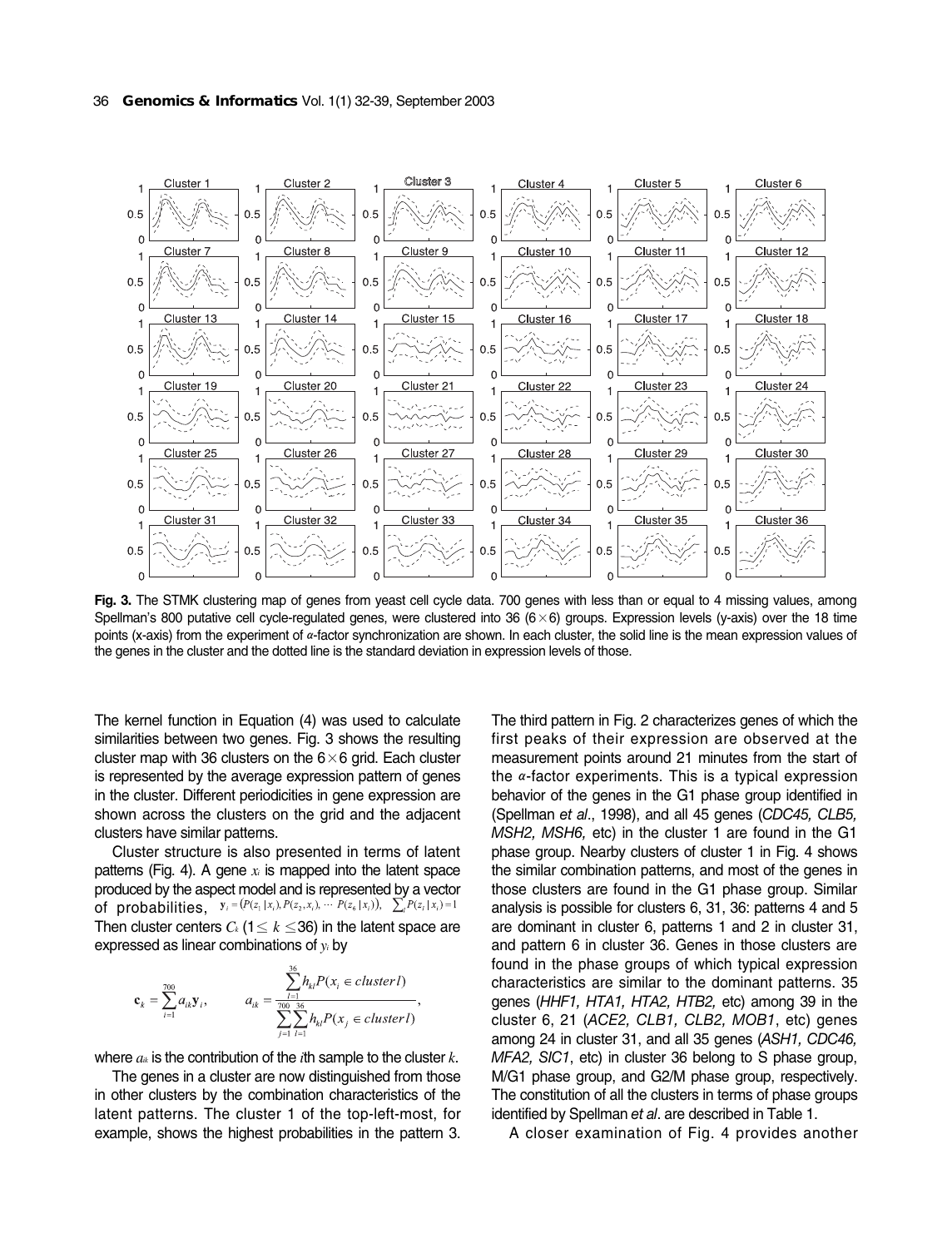Gene Expression Pattern Analysis via Latent Variable Models Coupled with Topographic Clustering 37

**Table 1.** The assignment table of 700 genes to 36 clusters. Cluster enumeration is the same as those in Figures 3 and 4. In each cluster, genes assigned to the cluster are divided according to their phase group specified by Spellman et al. Note that these classification of genes in a cluster are not rigid, since the classification at the boundary between two phases are rather ambiguous (Spellman et al., 1998). For example, six of the eight genes (PSA1, CBF2, YLL012W, YBL009W, SVL3, KAR3, SPC98, SRL1) in cluster 5, classified as being peak-expressed in G1 phase, are actually among the first 14 genes from the boundary of G1 and S phase.

| G1(45)                              | G1(27)                           | G1(31)                                          | G1(20)<br>S(2)                      | G1(8)<br>S(13)       | S(21)<br>S/G2(3)     |
|-------------------------------------|----------------------------------|-------------------------------------------------|-------------------------------------|----------------------|----------------------|
| G1(23)                              | G1(13)                           | G1(12)                                          | G1(3)                               | S(3)                 | S(5)<br>S/G2(12)     |
| G1(27)<br>M/G1 (8)                  | G1(11)<br>M/G1(1)                | G1(7)<br>M/G1 (1)                               | S (8), S/G2 (2)<br>G1 (2), G2/M (2) | S(5)<br>S/G2 (10)    | S(1)<br>S/G2(30)     |
| G1(6)<br>M/G1 (8)                   | G1(4)<br>M/G1 (8)                | G1 (4), G2/M (1),<br>S (2), S/G2 (2)            | S (4), S/G2 (5),<br>G2/M (5)        | S/G2(15)<br>G2/M(2)  | S/G2 (16)<br>G2/M(2) |
| G1(10)<br>M/G1 (16)                 | G2/M(2)<br>M/G1(6) S(1)          | $G1(1)$ , M/G1 $(3)$ ,<br>$G2/M$ (8), $S/G2(1)$ | S/G2(3)<br>G2/M (10)                | S/G2(3)<br>G2/M (14) | S/G2(11)<br>G2/M (4) |
| M/G1 (35), G1<br>$(3)$ , G2/M $(1)$ | $G2/M$ (8), $G1$ (1),<br>M/G1(5) | G2/M (29)                                       | G2/M (26)                           | G2/M (23)<br>S/G2(1) | G2/M (35)            |



**Fig. 4.** The STMK clustering map with representation according to the composition of latent patterns. When each gene *xi* is represented in the latent space by  $y = {P(z|x), \ldots, P(z|x)}$  based on six patterns (*x*-axis) in Figure 2, each cluster shows the average responsibilities (*y*axis) of the latent patterns for expression behaviors of genes in the cluster.

interesting interpretation. When we go from cluster 1 to cluster 6 along the top margin, for example, we can see that pattern 3 declines steadily and pattern 5 rises instead. This shows the distinction among genes in different clusters in terms of the peak time in their expression, where the first peak time of the genes with higher probabilities of pattern 3 is earlier than that of the genes with the opposite combination. Referred to the G1 phase group ordered by their peak times (Spellman, 1998), genes in cluster 1 and cluster 2 are found in the earlier part than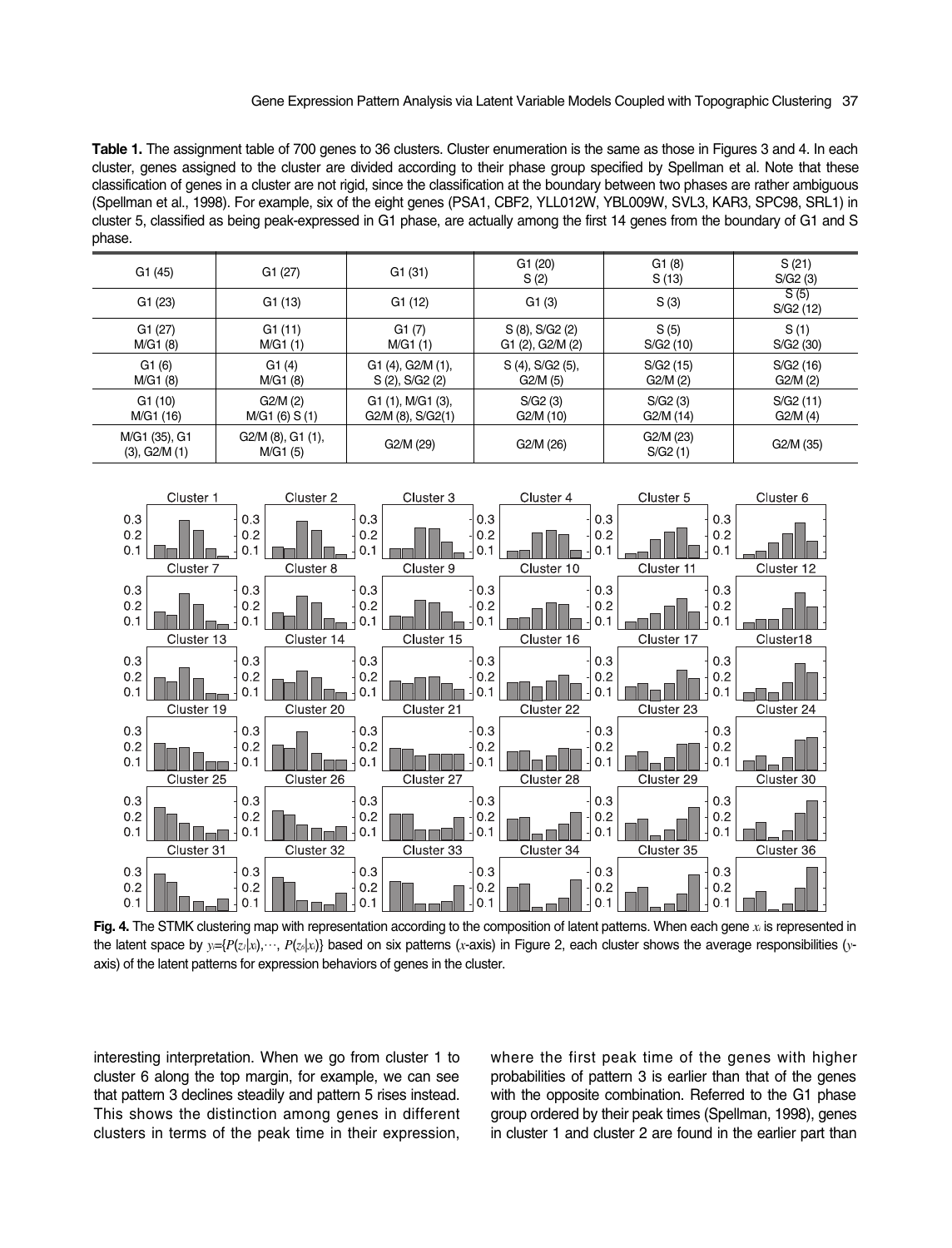those in cluster 3 and 4. Most of the genes in cluster 5 are located in the boundary of G1 phase group and S phase group, and most of those in cluster 6 are found in the S phase group. Similar tendencies are observed in subsequent routes: from cluster 6 to cluster 36 along the right margin, from cluster 36 to cluster 31 along the bottom margin (Table 1). In this way, a proper discovery and exploitation of the inherent structures in gene expression behaviors helps us for further understanding of expression time-series data.

# **Conclusions**

We have presented an effective approach for gene expression pattern analysis, based on latent variable models and topographic clustering. Applied to the expression analysis of the cell cycle-regulated genes of the yeast *Saccharomyces cerevisiae*, various distinctive patterns underlying the data set were extracted by an efficient latent variable model, that is, the aspect model. The identified patterns well correspond to the typical expression behaviors of genes regulated in specific cell cycle phases. In topographical clustering, based on the STMK algorithm and a similarity measure derived from the aspect model, the discovered gene clusters are well reflecting their characteristic expression patterns during the progress of cell cycle.

In addition, our apprach has provided two informative maps on the cluster structure. The first map depicts each cluster by the expression variation of genes in the cluster, across the measured time points. In the second map, the clusters are depicted by the combination patterns of *latent properties* inherent in the data. A meta-level analysis and visualization based on these coupled maps enables a more principled interpretation of gene expression patterns.

As future works, we are considering to incorporate another type of information for gene expression data analysis. The learning in latent variable models is basically unsupervised. In some cases, however, existing labeled data can be used during training to improve performance. For the yeast data, for example, more than 100 genes have been already identified as being cell cycle-regulated. Hierarchical latent variable models and semi-supervised learning in the model could be applied to utilizing this information. Additionally, we will study on the selection of appropriate number of latent factors of aspect models in the analysis of gene expression data. In probabilistic generative models like aspect models, this problem can be reduced to a model selection problem. Then, standard techniques from statistics, based on various criteria such as BIC and MDL, could be used in our works.

#### **Acknowledgments**

This research was supported by the Korean Ministry of Science and Technology under the NRL, IMT-2000, and BrainTech programs.

## **References**

- Baldi, P. and Hatfield, G.W. (2002). DNA Microarrays and Gene Expression: From Experiments to Data Analysis and Modelings. (Cambrige, UK, Cambridge University Press).
- Bishop, C.M. (1999). Latent variable models. In Learning in Graphical Models, Jordan, M.I.,ed. (Cambrige; The MIT Press), pp.371-403.
- Cho, R.J. et al. (1998). A genome-wide transcriptional analysis of the mitotic cell cycle. Mol. Cell 2, 65-73.
- Cristianini, N. and Shawe-Taylor, J. (2000). An Introduction to Support Vector Machines and Other Kernel-based Learning Methods (Cambridge; Cambridge University Press).
- Dempster, A.P., Laird, N.M., and Rubin, D.B. (1977). Maximum likelihood from incomplete data via the EM algorithm. Journal of the Royal Statistical Society B 39, 1-38.
- Eisen, M.B., Spellman, P.T., Brown, P.O., and Botstein, D. (1998). Cluster analysis and display of genome-wide expression patterns. Proc. Natl. Acad. Sci. USA 95, 14863- 14868.
- Fowlkes, C., Shan, Q., Belongie, S., and Malik, J. (2002). Extracting global structure from gene expression profiles. In edso, Methods of Microarray Data Analysis II: Papers from CAMDA 01. Lin, S.M. and Johnson, K.F., (Norwell, MA: Kluwer Academic Publishers), pp. 81-90.
- Graepel, T., Burger, M., and Obermayer, K. (1998). Selforganizing maps: Generalizations and new optimization techniques. Neurocomputing 21, 173-190.
- Herwig, R., Poutska, A. J., Muller, C., Bull, C., Lehrach, H., and O'Brien, J. (1999). Large-scale clustering of cDNA-fingerprinting data. Genome Research 9, 1093-1105.
- Hofmann, T. (2000). Learning the similarity of documents: an information-geometric approach to document retrieval and categorization. In Advances in Neural Information Processing Systems 12, 914-920.
- Hofmann, T. (2001). Unsupervised learning by probabilistic latent semantic analysis. Machine Learning 42, 177-196.
- Jaakkola, T. and Haussler, D. (1999). Exploiting generative models in discriminative classifiers. In Advances in Neural Information Processing Systems 11, 487-493.
- Kohonen, T. (1997). Self-Organizing Maps (New York: Springer-Verlag).
- Rose, K., Gurewitz, E., and Fox, G. (1990). A deterministic annealing approach to clustering. Pattern Recognition Letters 11, 589-594.
- Scherf, U. et al. (2000). A gene expression database for the molecular pharmacology of cancer. Nature Genetics 24, 236- 244.
- Schölkopf, B. and Sm Nola, A.J. (2001). Learning with Kernels: Support Vector Machines, Regularization, Optimization, and Beyond. (Cambridge, MA: MIT Press).